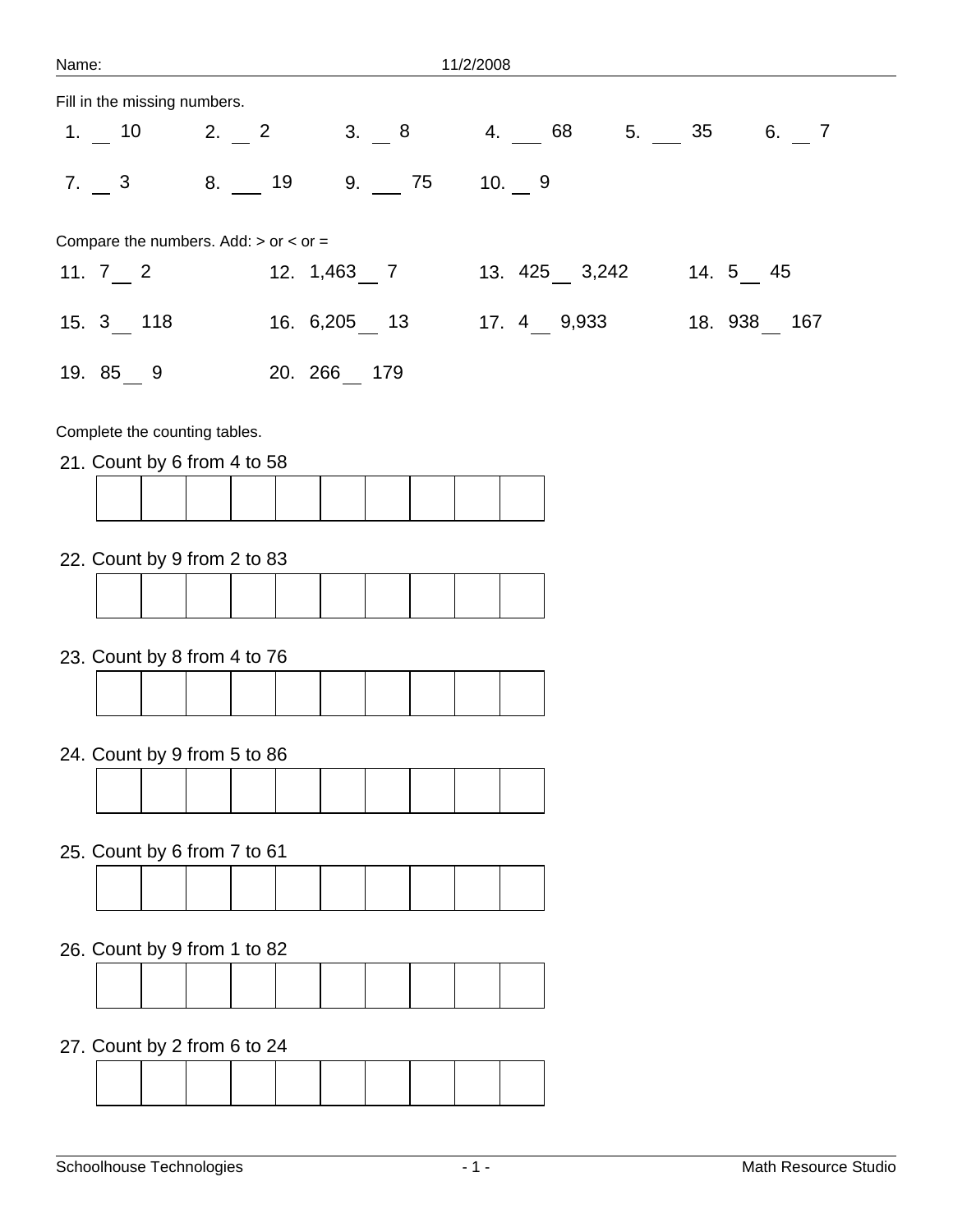## 28. Count by 9 from 3 to 84

## 29. Count by 9 from 4 to 85

## 30. Count by 5 from 8 to 53

Provide the expanded notation for each value.

| $33.32$ $\qquad \qquad$           |  |  |
|-----------------------------------|--|--|
|                                   |  |  |
|                                   |  |  |
|                                   |  |  |
|                                   |  |  |
|                                   |  |  |
|                                   |  |  |
|                                   |  |  |
| List the factors for each number. |  |  |
|                                   |  |  |
|                                   |  |  |
|                                   |  |  |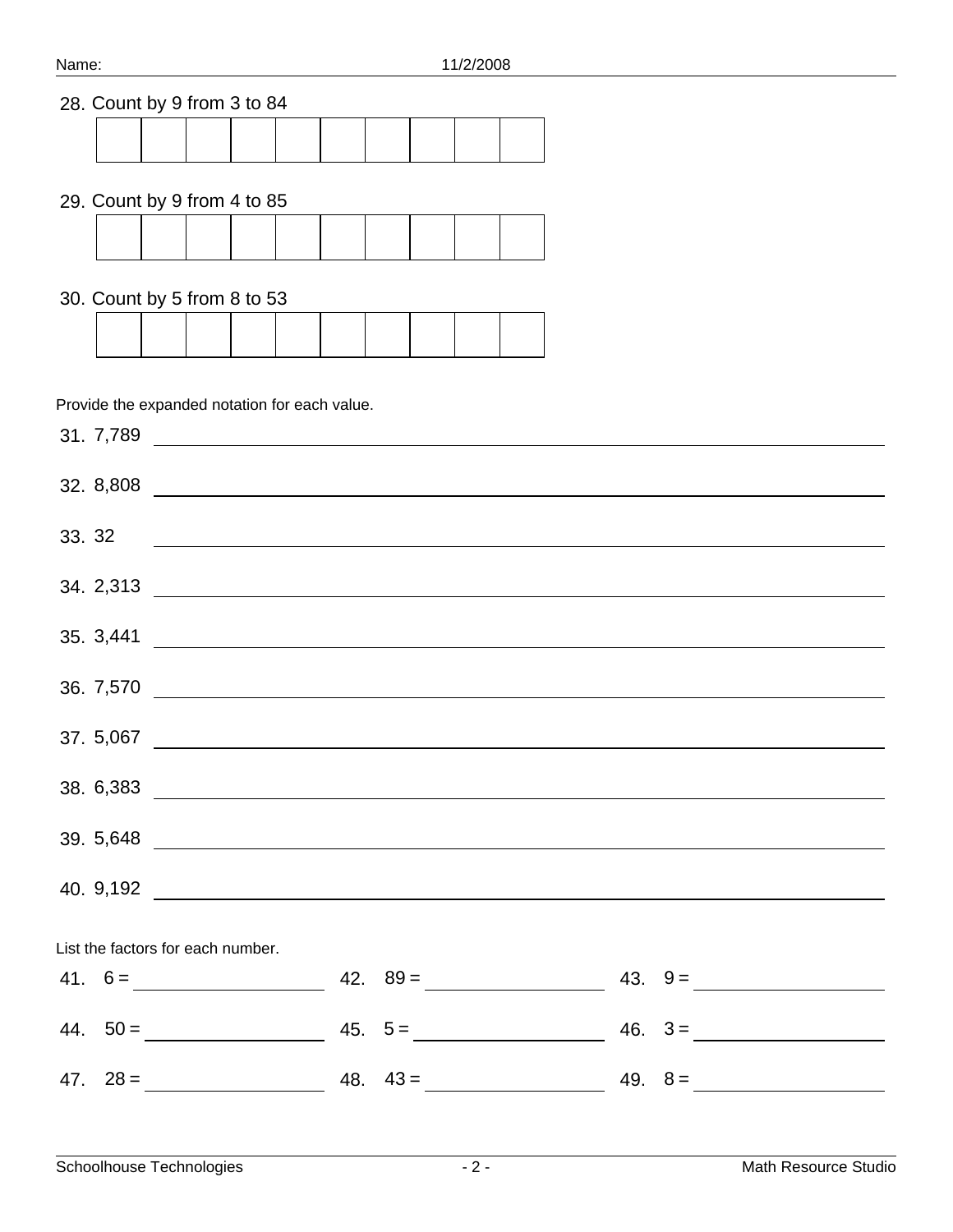| Name: |                      | 11/2/2008                                                                                                                                                                                                                                               |  |
|-------|----------------------|---------------------------------------------------------------------------------------------------------------------------------------------------------------------------------------------------------------------------------------------------------|--|
| 50.   | $1 =$                | <u> 1990 - Johann Barbara, martxa</u>                                                                                                                                                                                                                   |  |
|       |                      | Find the greatest common factor.                                                                                                                                                                                                                        |  |
| 51.   | 50<br>76             | 32<br>52.<br>52<br><u> 1990 - Jan Barbara Barat, politik po</u>                                                                                                                                                                                         |  |
| 53.   | 77<br>88             | 54.<br>75<br><u> 1990 - Johann Marie Barn, mars ar breist ar yn y 1990 - yn y 1990 - yn y 1990 - yn y 1990 - yn y 1990 - yn y 1990 - yn y 1990 - yn y 1990 - yn y 1990 - yn y 1990 - yn y 1990 - yn y 1990 - yn y 1990 - yn y 1990 - yn y 199</u><br>48 |  |
| 55.   | 91<br>63             | 56.<br>20<br>95                                                                                                                                                                                                                                         |  |
| 57.   | 15<br>87             | 58.<br>56<br>28<br><u> 1990 - Johann Barbara, martin a</u><br><u> 1990 - Johann Barbara, martin a</u>                                                                                                                                                   |  |
| 59.   | 60<br>95             | 60.<br>70<br>21                                                                                                                                                                                                                                         |  |
|       |                      | Find the lowest common multiple.                                                                                                                                                                                                                        |  |
| 61.   | 12<br>8              |                                                                                                                                                                                                                                                         |  |
| 62.   | 7<br>11              | <u> 1980 - Johann Barn, mars ann an t-Amhain Aonaich an t-Aonaich an t-Aonaich ann an t-Aonaich ann an t-Aonaich</u>                                                                                                                                    |  |
| 63.   | 9<br>10 <sup>°</sup> |                                                                                                                                                                                                                                                         |  |
| 64.   | $\overline{4}$       | $\begin{array}{c} \mathbf{7} \\ \hline \end{array}$                                                                                                                                                                                                     |  |
| 65.   | 6                    |                                                                                                                                                                                                                                                         |  |
|       | 11                   | 66. 12                                                                                                                                                                                                                                                  |  |
|       | 10                   | 67. $11$                                                                                                                                                                                                                                                |  |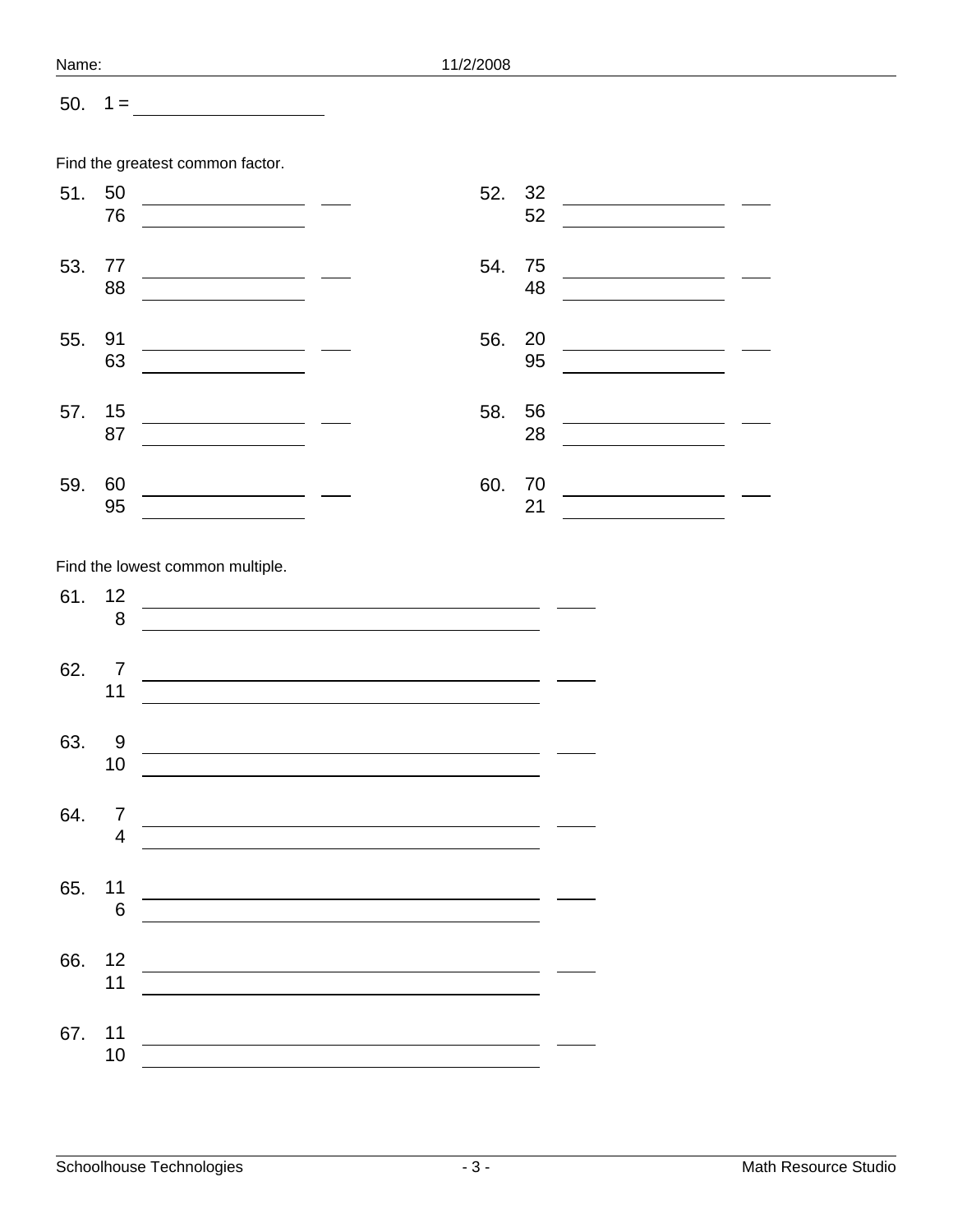| Name: |                                  |                                                            |                                                                                                                  | 11/2/2008 |                              |                              |                                                                      |
|-------|----------------------------------|------------------------------------------------------------|------------------------------------------------------------------------------------------------------------------|-----------|------------------------------|------------------------------|----------------------------------------------------------------------|
| 68.   | 10<br>12                         |                                                            | and the control of the control of the control of the control of the control of the control of the control of the |           |                              |                              |                                                                      |
| 69.   | 5<br>12                          | <u> Alexandria de la contrada de la contrada de la con</u> |                                                                                                                  |           |                              |                              |                                                                      |
| 70.   | $\overline{2}$<br>$\overline{4}$ | <u> 1999 - Johann Barn, fransk politik (d. 1989)</u>       |                                                                                                                  |           |                              |                              |                                                                      |
|       |                                  | List the multiples for each number.                        |                                                                                                                  |           |                              |                              |                                                                      |
|       |                                  |                                                            |                                                                                                                  |           |                              |                              | 71. $4 = \_$                                                         |
|       |                                  |                                                            |                                                                                                                  |           |                              |                              |                                                                      |
|       |                                  |                                                            |                                                                                                                  |           |                              |                              | $75. 5 = \underline{\hspace{1cm}} 76. 54 = \underline{\hspace{1cm}}$ |
|       |                                  |                                                            |                                                                                                                  |           |                              |                              |                                                                      |
|       |                                  |                                                            |                                                                                                                  |           |                              |                              |                                                                      |
|       | Order the numbers.               |                                                            |                                                                                                                  |           |                              |                              |                                                                      |
|       | 81. 119<br>565<br>447<br>809     | 82. 342<br>375<br>946<br>946                               | 83. 502<br>775<br>694<br>785                                                                                     |           | 84. 120<br>398<br>918<br>135 | 85. 282<br>638<br>190<br>167 | 86. 304<br>909<br>559<br>697                                         |

| 87. | 556                            | 88. 336 |     |           | 89. 332 |     | 90. 300       |     |                   |  |
|-----|--------------------------------|---------|-----|-----------|---------|-----|---------------|-----|-------------------|--|
|     | 705                            |         | 983 |           | 783     |     | 875           |     |                   |  |
|     | 317                            |         | 291 |           | 851     |     | 983           |     |                   |  |
|     | 909                            |         | 920 |           | 555     |     | 238           |     |                   |  |
|     |                                |         |     |           |         |     |               |     |                   |  |
|     | Round to the underlined digit. |         |     |           |         |     |               |     |                   |  |
| 91. | $2,964 =$                      |         | 92. | $3,387 =$ |         |     | 93. $1,721 =$ | 94. | $7,398 =$         |  |
|     |                                |         |     |           |         |     |               |     |                   |  |
| 95. | 7,3 <u>6</u> 7<br>$=$          |         | 96. | $7,921 =$ |         | 97. | $9,442 =$     | 98. | $\frac{5}{204}$ = |  |
|     |                                |         |     |           |         |     |               |     |                   |  |

99.  $\frac{9}{709}$  = 100.  $1,057$  =